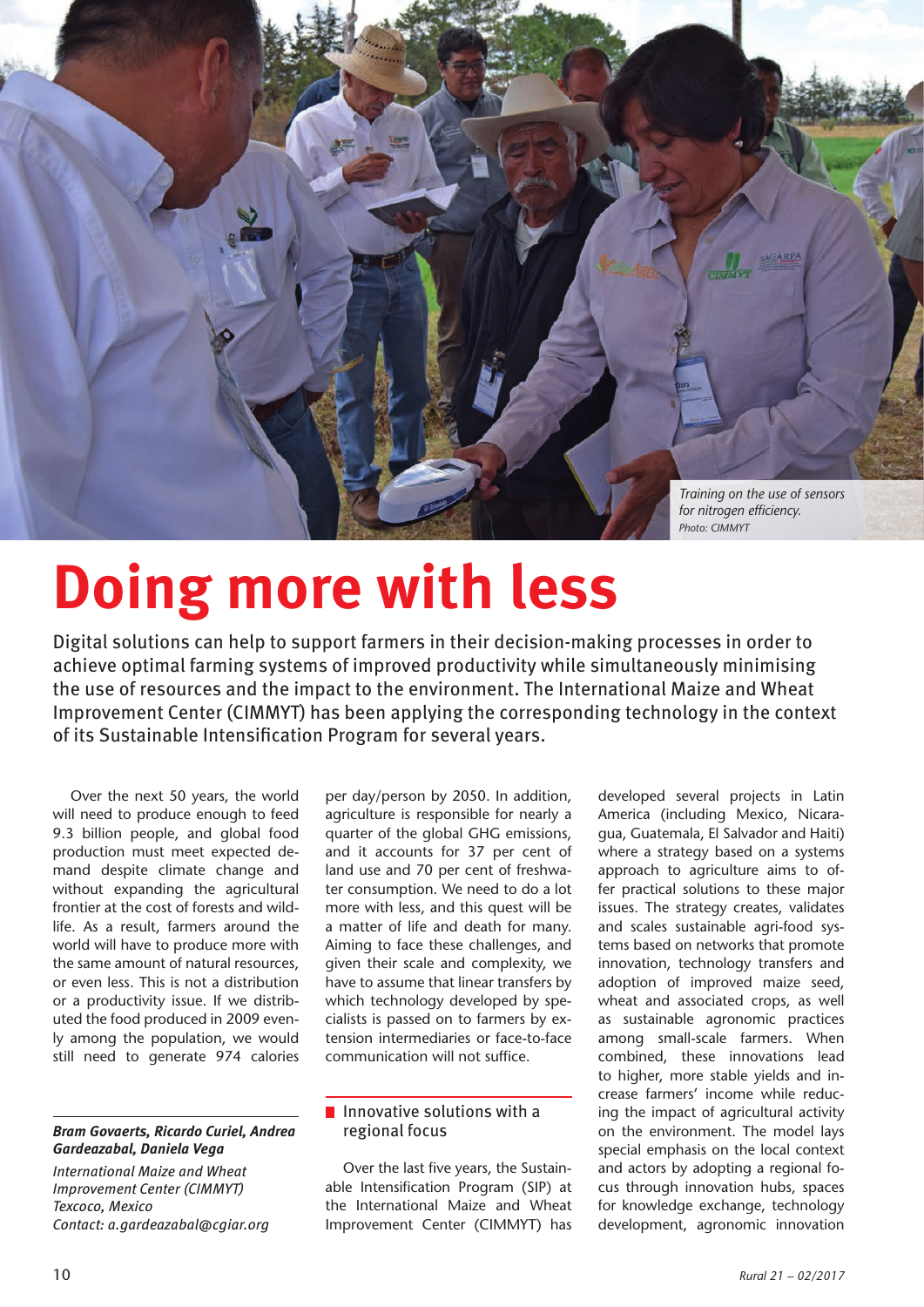and information sharing among the different actors that participate in the agri-food chain. The word 'hub' refers to the centre that holds together the spokes of a wheel. The term also stands for the central connection for managing cybernetic information as well as the centre of an activity or network.

# ■ Supporting farmers' decisionmaking processes

Within this context, Monitoring, Evaluation, Accountability and Learning (MEAL) strategies including innovative data analysis methods and visualisation tools acquire significant relevance. Efficient data collection, dimensional analysis and dissemination of agri-food systems and their integrated pathways could help to overcome the challenges of the future. Since traditional MEAL systems in agricultural projects are not understood as knowledge management systems so far, they still tend to measure indicators related to increased production and productivity with little attention to institutional, environmental, contextual and social issues, i.e. systemic questions. Therefore, the main objective of any MEAL system in agriculture should be to bring in the latest research and technology along value chains regarding precision agriculture and conservation farming practices to farmers of all scales, and support their decision-making processes in order to achieve optimal farming systems of improved productivity, minimal use of resources and impact to the environment. The organised data could also serve donor purposes and regional decision-making for targeting public and private efforts.

In Latin America, CIMMYT has been collecting defined indicators directly from farmers and has around 36,000 registered plots with 500 variables per cycle. In addition, different tools for data collection, cleaning, analysis and visualisation have been tested and developed to support decisionmaking, monitor and evaluate project activities, which are described in the following.

# ■ CIMMYT tools

#### **Data collection**

Field surveys: Farmers' data describing crop management practices, yields, costs, dates and crop status are captured in CIMMYT-developed field books that use two data collection tools: an in-house developed system (*Bitácora electrónica MasAgro*, BEM) and Geographical Open Data Kit (GeoODK) Collect. Both programmes allow for logic, entry constraints (i.e. ranges in the answers-input) substructure repetitions and geo-referenced information. Data collectors are extension agents who can work online and offline in the field, save submissions at any point and send them to CIMMYT servers. At present, GeoODK Collect uses an Android platform and supports a wide variety of question types: text, number, location, polygons, multimedia and barcodes.

Crowdsourcing: These tools collect data from other farmers and end-users who may not be working directly with an extension agent linked to the project. Typically, a crowdsourcing exercise would collect demographic information (e.g. geographic location, gender, field experience) and, in some cases, would include Entry Questionnaires to ensure that respondents meet the representative sample required.

#### **Data cleaning and analytics**

Several scripts have been developed in R-language (a language for statistical computing and graphics) which automatically obtain data from an Excel file, identify and separate outliers, and then graph for example, yield variation and net income per crop, region and production type.

In addition, other analytics are being tested. Farmers' data describing crop management practices, yields and crop status is pooled and combined with weather records and soil data at the field level. The data is subsequently completed by thorough characterisations of the actual conditions in which the crops grew and related to the yields achieved. Empirical modelling techniques are then used to mine the databases for correlations and/or patterns that inform about the main limiting factors and optimal management practices for each context. Typically, clustering, Principal component analysis (PCA), regressions and machine learning approaches (such as artificial neural network and classification, and regression trees) are part of the portfolio of techniques that can be employed. This process is performed in collaboration with the International Center for Tropical Agriculture (CIAT) Decision and Policy Analysis group and can be described as a wide-scale benchmarking exercise where crop performance is compared in groups of fields that share similar natural conditions.

JR Focus

#### **Visualisation and dissemination**

Geographic information system (GIS) and dynamic analytics for visualisation: Conservation Earth – an open source platform – provides a way to store geo-referenced information, as well as a combination of tools to visualise, analyse and manipulate field data to map our field activities (monitoring), dynamically interact with historical/regional/thematic layers, and support decision-making processes of end users.

An SMS platform offering free, sitespecific technical advice also contributes to the dissemination strategy, by targeting farmers and extension agents depending on the crop they work with, the region and their production system type.

## ■ ICT usage impact in agri-food systems: risks, advantages and trends

As stated by Hopkins et al. (2013), ICTs can be classified according to how they affect performance in the agricultural sector:

(a) Systemic – indirect – impacts on productivity, innovation and networking are generic and not unique to agriculture and affect factors like the flow of information, public policymaking and administration and risk management;